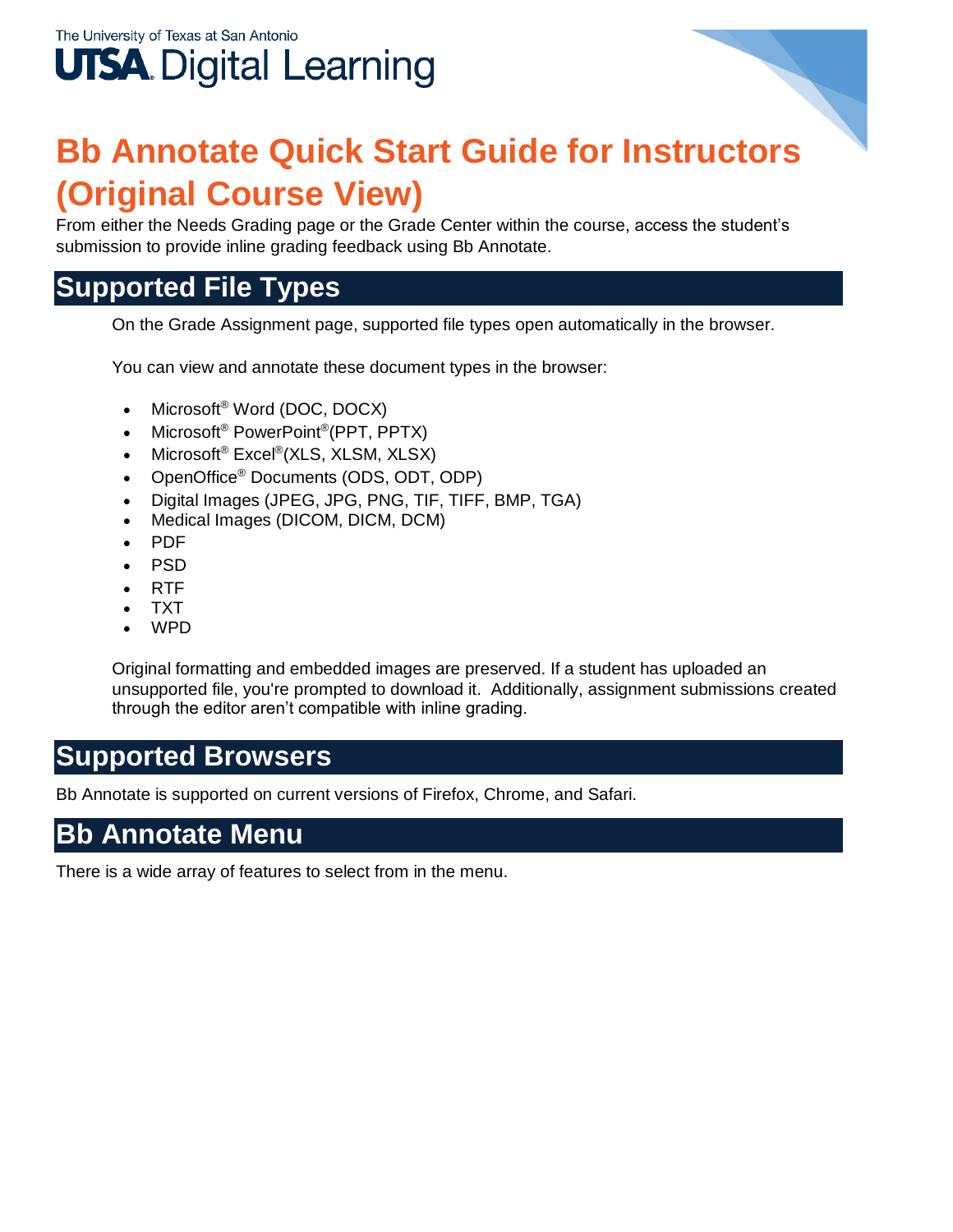## The University of Texas at San Antonio **TSA.** Digital Learning



As part of the responsive design, the menu will appear differently based on the screen size. On medium and small screens, the Document View settings will change to display the page number being viewed, and annotation tools will be visible under the View Annotation Tools icon. On small screens, the Content Library will be hidden.



#### **Sidebar View**

The left Sidebar view allows you to see a thumbnail view of the submission, an outline, list of all annotations and bookmarks. You can show or hide the sidebar as well as resize it.

#### **Document View Settings**

From the view settings, it is easy to jump to a specific page, zoom in and out of the submission or adjust the view to fit the page, fit the width or select the best fit.

#### **Annotations**

- **Drawing, Brush and Eraser –** The drawing and brush tools allow you to freehand draw on the document using various colors, thickness, and opacity. You'll have the option to either erase pieces of the freehand drawing or delete fully using the trash icon.
- **Image or Stamp –** An image or stamp can be added to the document. There are a set of preloaded stamps or create your own customized stamp.
- **Comment –** Comments can be added to the document to provide feedback and will appear to the right of the submission. You and other graders can add additional replies to a comment.
- **Text –** You can add text directly on the page. There are additional options to move, edit and change the appearance of the text, including font, size, alignment and color.